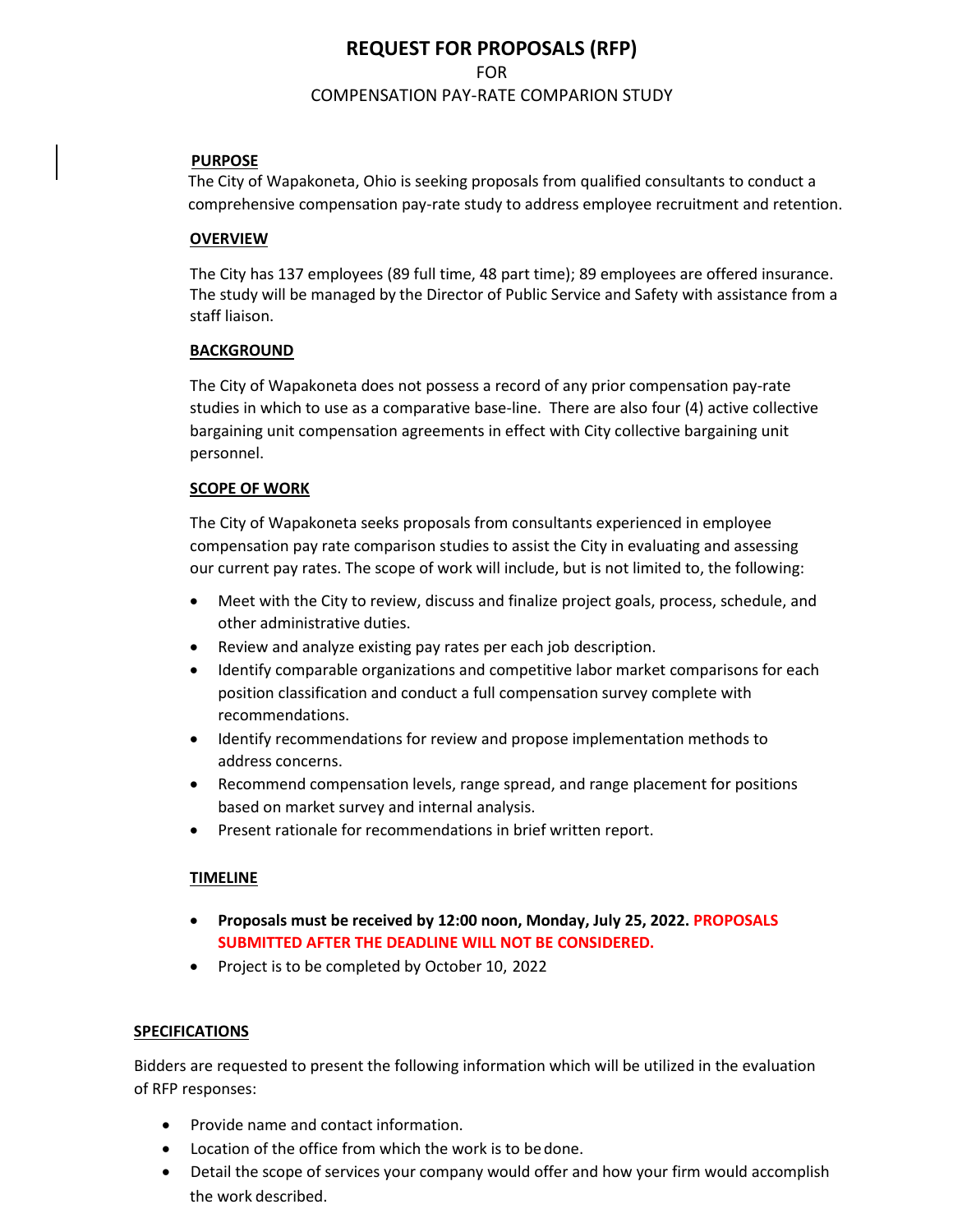- Provide a brief overview of your firm and how it differs from your competitors.
- Provide the name and contact information of the primary contact, as well as, other key consulting staff who will be assigned to our account. Describe their relevant work experience, credentials, and the role they will play on our account.
- Outline your ability to provide expertise and experience in the areas of compensation pay rate comparison surveys, especially for local government entities.
- Description of the approach and plan for performing services outlined in the Scope of Work above, including:
- Statement of Methods and Procedures a detailed description of the plan for accomplishing the work including the methodology used to gather the data.
- Content of Work Product describe how the work product will be presented upon completion. Provide a "spreadsheet" sample of how the information will be presented or a copy of a previously completed similar study. Include information that the City will need to provide to enable the work to commence.
- Work Schedule provide a time line indicating status and completion dates and indicate key tasks for implementation of the proposed plan.
- Provide at least three references of equivalent clients (similar local government employee size). Include the contact name, address, phone number, email, and the number of years you have provided consulting services to this client.
- Fee Schedule provide a detailed fee schedule outlining the services as presented in your proposal. If the proposal includes any expenses to be billed separately from professional fees, provide a detailed estimate of such expenses.
- Proposed process of a Compensation Pay Rate Comparison with the recommended target market.
- A sample contract requested to be used, if selected, by the City. The City of Wapakoneta reserves the right to require its own contract or contract terms including, without limitation, terms generally used by the City or required by the State of Ohio or Federal law, or otherwise protective of the City of Wapakoneta or that which is deemed helpful.

## **SUBMITTAL GUIDELINES**

Proposal Content: The bidder is responsible for providing all information requested in this RFP and failure to do so may result in disqualification of the proposal. During the evaluation process, the City of Wapakoneta may request firms to answer further questions about their proposal.

The City of Wapakoneta has the right to select any proposal it may choose or none at all in its sole discretion based on any requirements it chooses.

This request for proposal (RFP) is issued by the City. All proposals should be delivered to:

The City of Wapakoneta Human Resources 701 Parlette Court Wapakoneta, Ohio 45895

or delivered electronically to: [cschallenberg@wapakoneta.net](mailto:cschallenberg@wapakoneta.net)

Mailed and delivered proposals shall be delivered in sealed envelopes marked on outside of package, and emailed proposals shall be delivered with subject line as follows: "*Wapakoneta 2022 Compensation Pay-Rate Comparison Study RFP*".